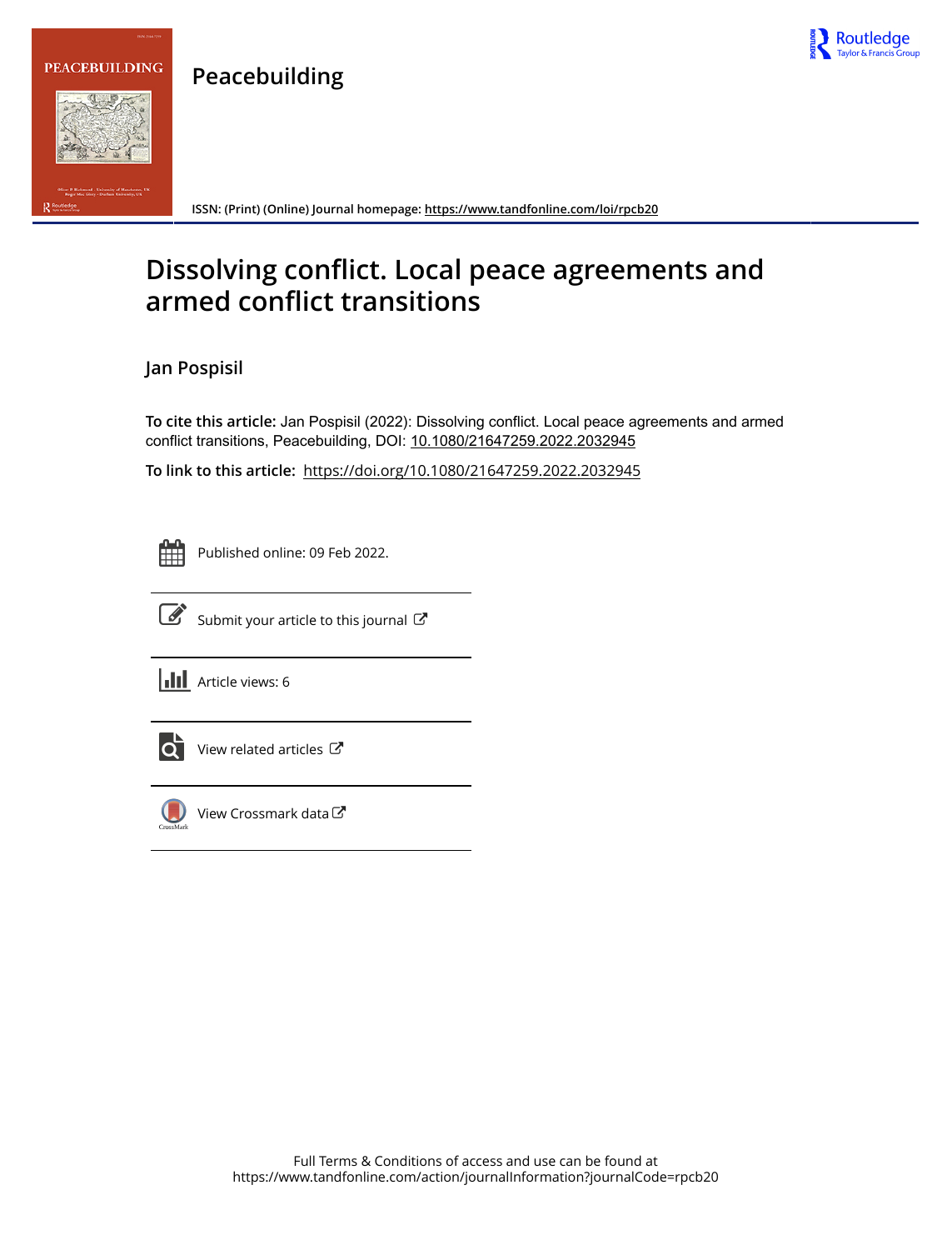

Check for updates

# **Dissolving conflict. Local peace agreements and armed conflict transitions**

Jan Pospisil<sub>D</sub>

ASPR, Vienna

#### **ABSTRACT**

The lessening likelihood and the often-sobering outcomes of comprehensive national peace processes directed attention to local peacemaking in recent years. Difficult to distinguish and define, local peace agreements work on a broad range of issues and engage a multitude of diverse actors. Local peace agreements construct a world of peacemaking that contradicts an ordered and levelled understanding of conflict. Instead, they reveal hybrid conflictscapes that are enmeshed in ways analytically hard to distinguish. In such an environment, local peace agreements can employ various functions: they can connect and strategise relationships between actors, mitigate and manage conflict settings, or disconnect localities or communities from the broader conflict landscape. In doing so, they do not necessarily work towards a linear and sequenced resolution of a conflict but towards dissolving it by undermining the conflict's logics and conditions.

#### **ARTICLE HISTORY**

Received 12 September 2021 Accepted 20 January 2022

#### **KEYWORDS**

Local peace agreements; peacemaking; peacebuilding; peace processes; conflict analysis

#### **Introduction**

Recent years have seen growing interest in local peace agreements from academics and peacebuilding practitioners alike. Such interest results from two parallel and interrelated trends. First, the era of comprehensive peace agreements, which are still perceived as the gold standard in international peacemaking, appears to be in decline. Fewer comprehensive peace agreements are signed today compared to the heyday of comprehensive peace processes in the mid-2000s. Even if comprehensive peace agreements are concluded, such as recently in South Sudan or Sudan, the subsequent peace processes are challenging and troublesome. Comprehensive peace agreements do not succeed in the way peacemaking practitioners want and expect them to.

Second, local peace agreements, often an outcome of customary, long-standing local conflict management practices, become increasingly accessible to international peacebuilding. The practice of local peacemaking is not new. It is ancient, most probably, as old as the experiences of armed conflict. Such long history notwithstanding, local peacemaking experience increased recognition in recent years. The number of publicly available, written local peace agreements has risen drastically. They occur in conflict contexts as different as Syria, Pakistan, South Sudan, or Kenya. Online available and well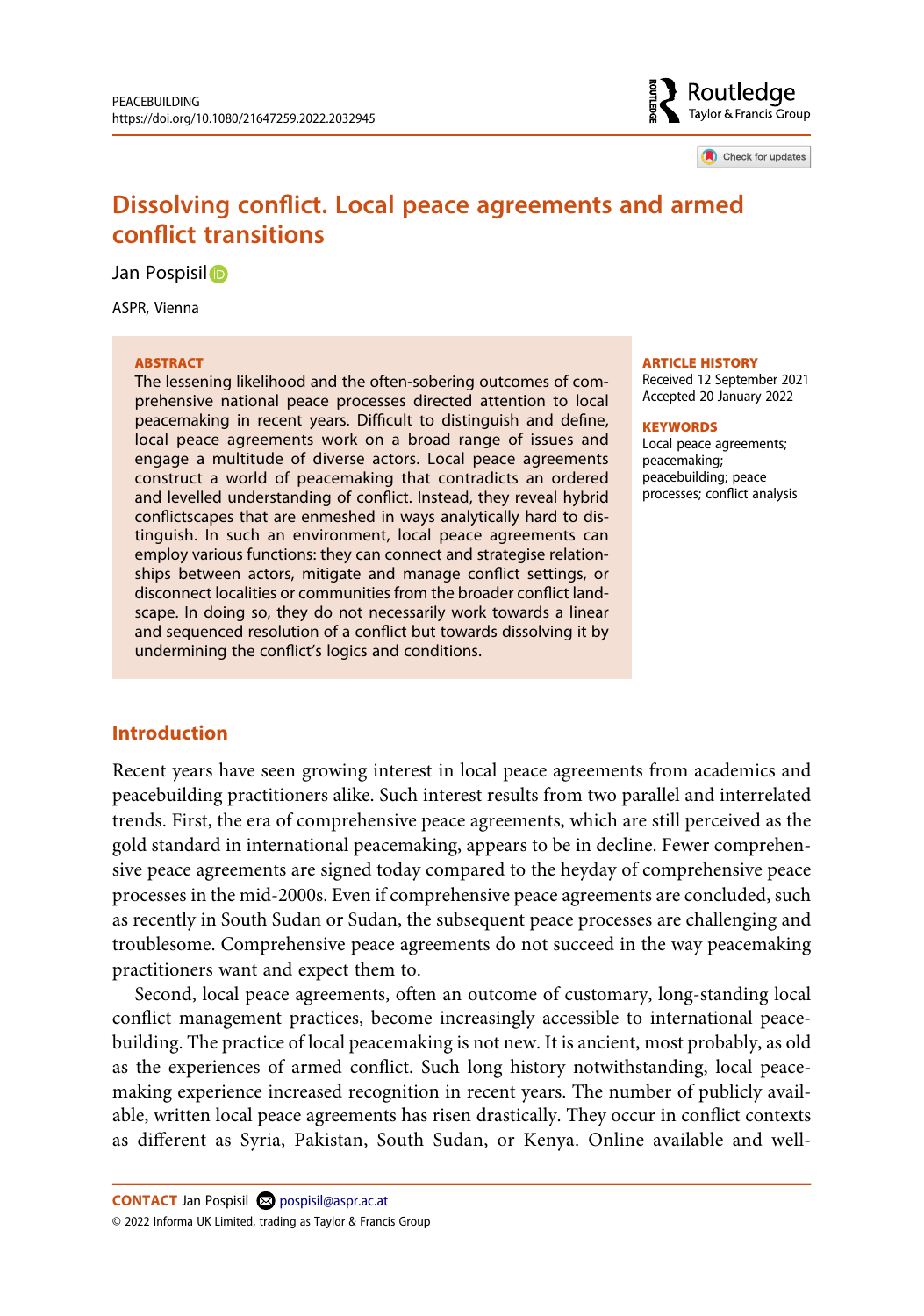distributed agreements and international reporting, often facilitated by extrenal observers, mediators, or peacebuilders present in the region, support the visibility of these processes also at the international level.

While local negotiations on peace have always been a part of the grey zones produced by armed conflict. Yet, the written and formal character of many of these agreements suggests that their functionality in conflict landscapes has changed. Local peace agreements pose serious questions about what is perceived as peace or conflict, how this difference is argued and measured, and how armed conflict is negotiated and managed. Ultimately, the prevalence of local peace agreements, allegedly increasing, challenges the hierarchical assumption often encountered in analyses on contemporary armed conflict. In the conventional analytical approach, a politically motivated armed conflict at the national level would be accompanied by – and, sometimes, even cause – essentially de-politicised violence, commonly labelled as 'inter-communal' or 'tribal'.<sup>[1](#page-2-0)</sup> In this line of reasoning, the comprehensive peace at the national level would eventually pacify this violence through functional governance arrangements, especially concerning the security sector, and, ideally, the integration of the practices of local peacemaking into formal government arrangements.

The argument put forward in this article questions this assumption on two grounds: First, the often-raised view distinguishing between a political process at the national level and diverse unpolitical and customary processes at the local level is misguided. Peace agreements are always political. They tend to apply the same mechanisms to manage or resolve armed conflict, irrespective of their 'local' or 'national' character. Second, a logical order based on labels such as 'national', 'subnational', or 'local' does not reflect the hybrid and convoluted character of contem-porary armed conflict.<sup>[2](#page-2-1)</sup> Most armed conflict settings globally encounter a mesh<sup>3</sup> of diverse landscapes of conflict, or what we may call 'conflictscapes'.

Conflictscapes work in different logics and to different aims. They appear at different levels in parallel. Local peace agreements reveal insights into these aims and logics. In doing so, they help to overcome the problematic assumption of different levels of conflict appearing in a hierarchical relationship. Instead of either a top-down approach, from the (inter)national level, or a bottom-up approach, from the local to the (inter)national, this article proposes a non-hierarchical view on armed conflict and efforts of peacemaking. This view also concerns the understanding of interrelatedness and impact. In contrast to focusing on issues such as agreement implementation and, ultimately, transitions at the national level, rationalising armed conflict in terms of intermingled conflictscapes requires divergent benchmarks to assess transitions that focus not on superficial political processes but on everyday realities.<sup>[4](#page-2-3)</sup>

<span id="page-2-0"></span><sup>&</sup>lt;sup>1</sup>CSRF - Conflict Sensitivity Research Facility, and WFP - World Food Programme, Adjusting Terminology for Organised *Violence in South Sudan* (Juba: CSRF, 2020), 1. <sup>2</sup>

<span id="page-2-1"></span><sup>&</sup>lt;sup>2</sup>On hybridity in such settings see Roger Mac Ginty, *International Peacebuilding and Local Resistance: Hybrid Forms of Peace* (London: Palgrave Macmillan, 2011).

<span id="page-2-2"></span><sup>&</sup>lt;sup>3</sup>On the concept of mesh, see Timothy Morton, *Hyperobjects: Philosophy and Ecology after the End of the World* (Minneapolis, MN: University of Minnesota Press, 2013). <sup>4</sup>

<span id="page-2-3"></span>Roger Mac Ginty, 'Everyday peace: Bottom-up and local agency in conflict-affected societies', *Security Dialogue* 45, no, 6 (2014).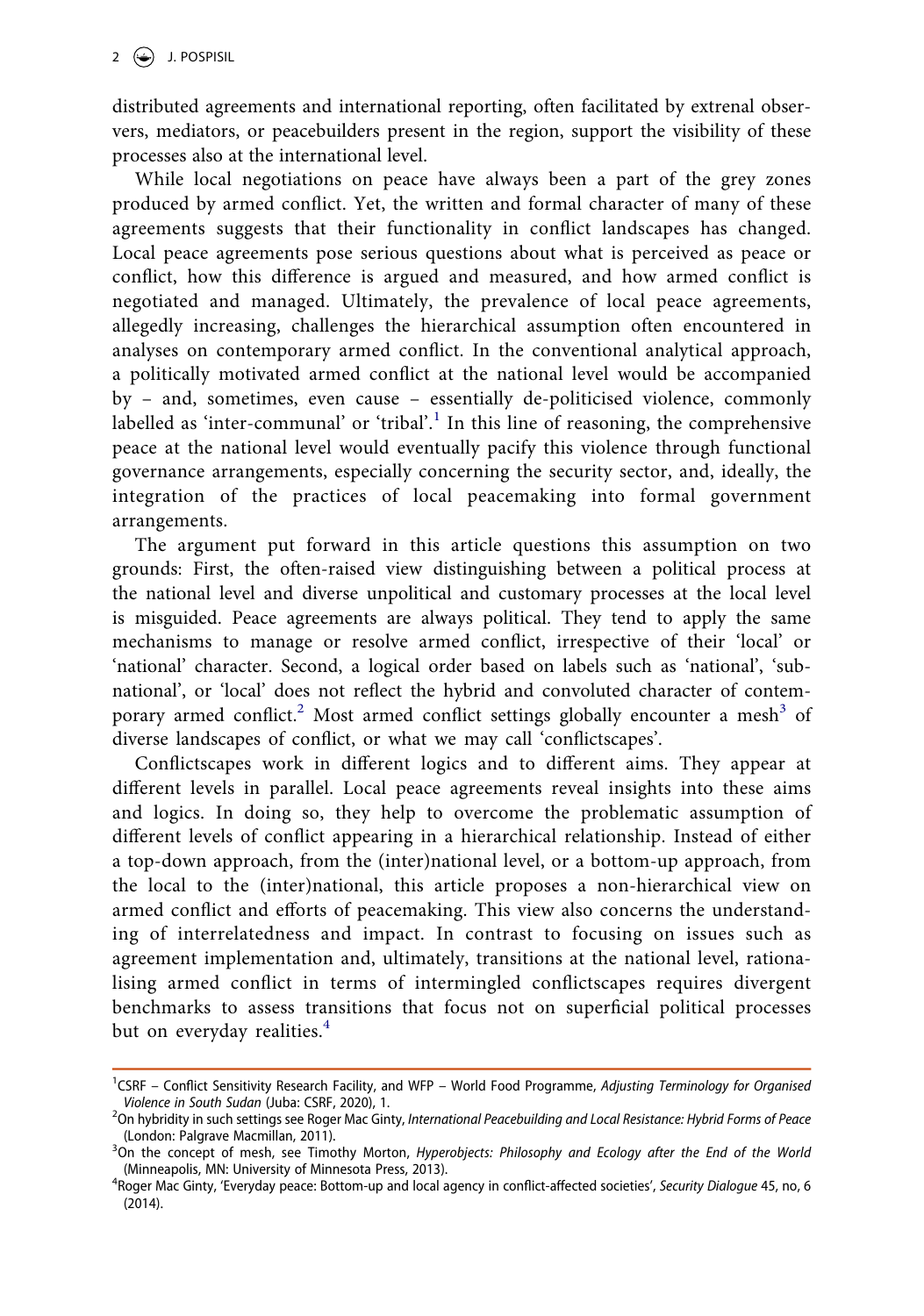For underpinning these arguments, the article develops a typology of local peace agreements – from local ceasefires to humanitarian agreements and the negotiation of local 'peace zones' – and discusses their functionality towards the overall conflict landscape. Local peace agreements, pragmatically defined as agreements that do not attempt to resolve the fault lines or do not include the main actors of the national conflict, impact conflict transitions only indirectly. They work in complex and non-linear ways. Nevertheless, local peace agreements may have two transformational effects. They may reshape the conflict context by undermining the factual preconditions of armed conflict, and they may contribute to a shift from logics of conflict towards logics of 'civicness', or peace. In doing so, they can offer a critical avenue to disintegrate a conflict setting. Without engaging in stipulating pathways for solving to the overarching lines of political contestation, local peace agreements so have the potential to undermine the conditions on the ground required for the pursuance of armed violence.

The empirical part of the investigation draws on two main sources. The PA-X peace agreements database developed by the Political Settlements Research Programme (PSRP) at the University of Edinburgh provides the local peace agreements primary data. After initially focusing on peace agreements at the international and national level, PA-X expanded by developing a local peace agreements database. PA-X local does not claim to be fully comprehensive (as PA-X aims to be for international and national-level agreements signed since 1990). However, it is fairly large, with 286 local agreements included at the time of writing. Importantly, for the development of the argument of the article, the question of what agreements to include into PA-X local triggered stimulating debates on the definition of local peace agreements and what delineates them, in spatial terms, but also regarding its content and context, from other forms of peace agreements.

To substantiate these debates by first-hand insights, PSRP organised two so-called Joint Analysis Workshops (JAWs) in London and Nairobi, inviting around a hundred participants (parties, mediators, observers) from local peace processes around the world. These workshops' regional focus was on local conflicts in East and Central Africa, the Horn, the MENA region, South-East Asia, and South Asia. The proceedings and a subsequent report<sup>5</sup> serve as a second source of primary data.

In developing its argument, the article starts by discussing the challenges of defining what local peace agreements are, especially considering the broader conceptual assumption of a non-hierarchical landscape of conflict. The second part engages in the empirical richness of local peace agreements, the topics they engage with, and the logics and aims they follow. Based on this empirical assessment, the third part elaborates on how peace agreements can be understood and conceptualised in a non-hierarchical logic of conflict that eschews methodical nationalism. This discussion also asks about the impact or, more precisely, the way or method of the impact local peace agreements may have on a given conflict landscape. This part elaborates on conflict logics and the idea of dissolving – rather than resolving – armed conflict. Finally, the conclusions reflect on the consequences for the support of conflict transitions and suggest exploiting the potentialities of local peace agreements in the reasoning of dissolving armed conflict.

<span id="page-3-0"></span><sup>5</sup> Jan Pospisil, Laura Wise, and Christine Bell, *Untangling Conflict: Local Peace Agreements in Contemporary Armed Violence*, ASPR/PSRP Report No. 5 (Stadtschlaining, Austria: Austrian Study Centre for Peace and Conflict Resolution, Political Settlements Research Programme, 2020).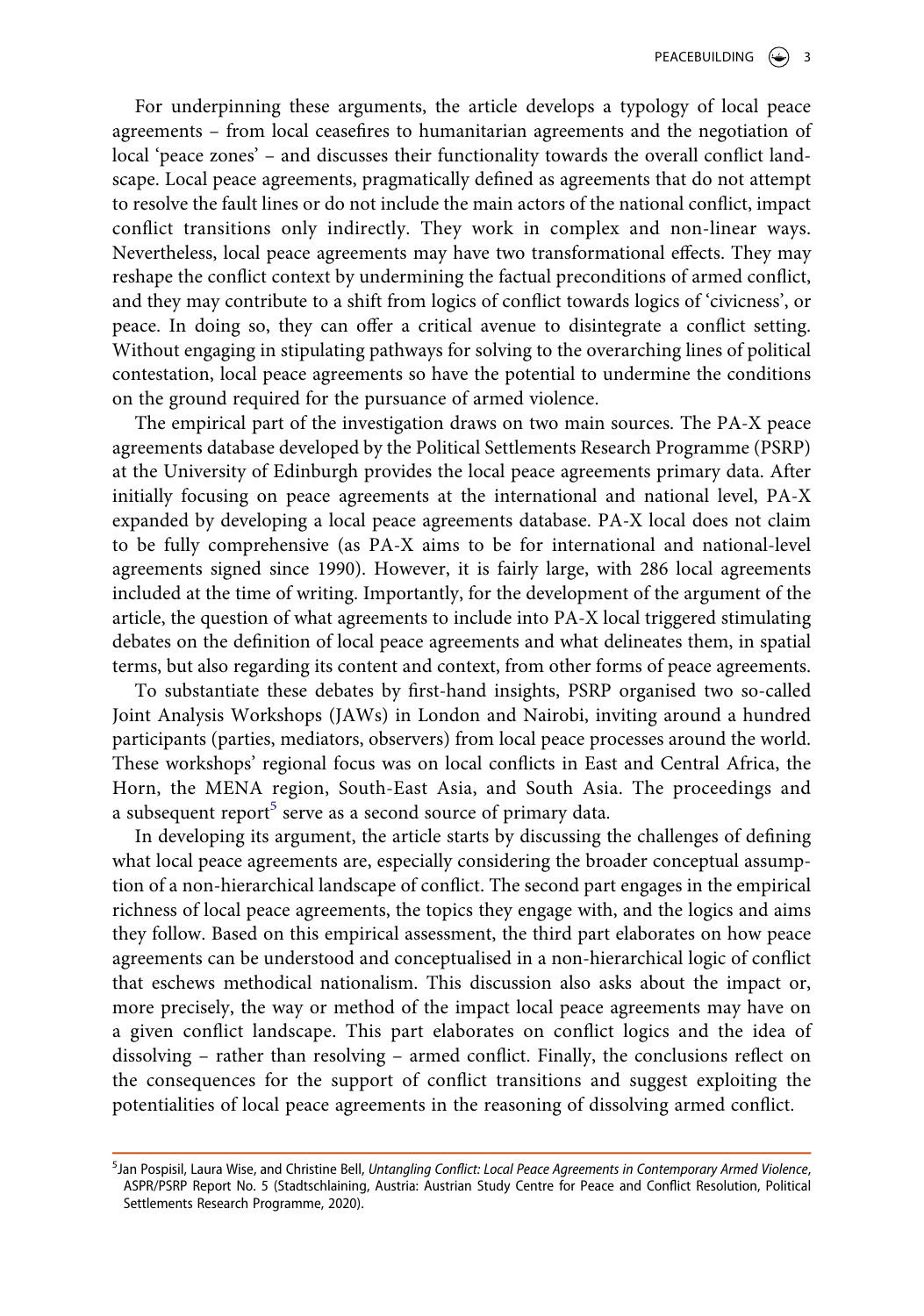## **Local. Peace. Agreements**

Defining the phenomenon of local peace agreements is challenging in several respects. The complications already arise when defining 'peace agreements' in a general sense. Christine Bell was one of the first pointing towards an empirical definition when she argues that peace agreements eschew any legal definition but are diverse documents, whose commonality 'lies in a set of common features'.<sup>6</sup> These common features are clarified by the definitory work of the database projects that gather peace agreements since they had to engage in constant decisionmaking on which documents are to be classified as peace agreements and which not.

The PA-X database project defines peace agreements as 'formal, publicly available documents, produced after discussion with conflict protagonists and mutually agreed to by some or all of them, addressing conflict with a view to ending it'.[7](#page-4-1) In contrast to the main PA-X database that relies on the UCDP definition of armed violence, which requires a threshold of more than 25 conflict-related deaths per year, PA-X local does not engage in a clear-cut definition of (armed) conflict. That enables a potentially broader base of local peacemaking, although with limited practical consequences – even Kenya, not characterised by an armed contestation at the national level, matches this threshold. UCDP, in turn, incorporates the component of 'incompatibility' between the warring parties when referring to its dataset of peace agreements. Per design, peace agreements should entail a 'plan to regulate the incompatibility' (UCDP definitions ${}^{8}$  ${}^{8}$  ${}^{8}$ ).

These different approaches have significant implications for how local agreements are seen. Dealing with incompatibility highlights the various aspects of 'peace' as a broad umbrella term. The predominant type of agreements concerned by this conceptual question is ceasefire agreements that, most commonly, do not – and do not intend – to regulate incompatibilities. Ceasefires focus on establishing a truce, often for purely tactical or humanitarian reasons. Yet, they are an often-used component in local agreements. Further, ceasefires are rarely dealing with peace or even a temporary cessation of hostilities. Local agreements found, for instance, in Syria deal with groups agreeing to a ceasefire with the intention to join forces and collaboratively fight a common enemy. Such ceasefire agreements might stipulate that the warring parties agree 'to strive to form a joint chamber of operations against the criminal regime and its allies', $\frac{9}{2}$  which resembles a declaration of war rather than a peace agreement in the common sense.

These patterns demonstrate the difficulty of conceptualising 'peace' in local peace agreements. The empirical comparison of the agreements thus relies on a broad definition of peace. A substantial number of agreements across contexts are less about peacemaking than conflict management. Management is especially prevalent when the conflict concerns economic issues between communities, such as cattle raiding and grazing rights. Local peace agreements may refer to more transcendent or ideological aspects of peace, yet, most of the time, they remain restricted to the concrete issue at hand.<sup>[10](#page-4-4)</sup>

<span id="page-4-2"></span><https://www.pcr.uu.se/research/ucdp/definitions/>. <sup>9</sup>

<span id="page-4-1"></span><span id="page-4-0"></span><sup>&</sup>lt;sup>6</sup>Bell, Christine, *On the Law of Peace: Peace Agreements and the Lex Pacificatoria* (Oxford: Oxford University Press, 2008), 47.<br><sup>7</sup>Christine, Bell and Sanja Badaniak, 'Introducing PA-Y: A new peace agreement database an Christine Bell and Sanja Badanjak, 'Introducing PA-X: A new peace agreement database and dataset', *Journal of Peace Research* 56, no. 3 (2019): 453.

<span id="page-4-3"></span>*Agreement between Hayat Tahrir al-Sham and Nour al-Din al-Zenki, Aleppo Countryside*, 16 November 2017, PA-X Local,

<span id="page-4-4"></span>document no 2174.<br><sup>10</sup>See, for instance, the agreements between Misseriya and Dinka Ngok in Abyei, Sudan/South Sudan, which are negotiated almost on an annual basis since the last 2000s. For a typical example for regional conflict management, confer the *Conference Agreement, Misseriya and Dinka Ngok Conference*, Kadugli, January 2011, PA-X Local, document no 1671.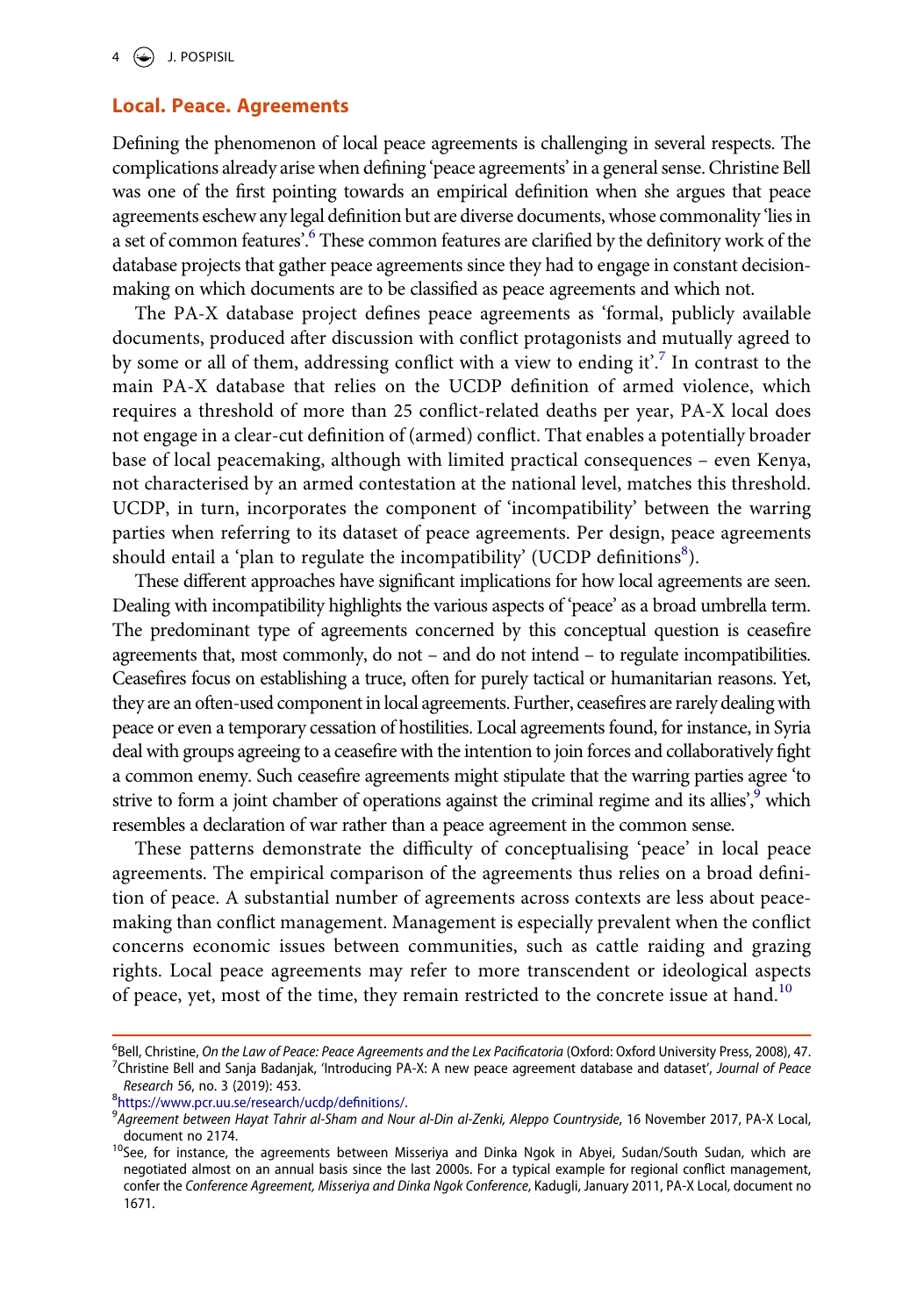An often-difficult distinction concerns the difference between peace agreements and established customary law practices. The resemblance is close since a number of local peace agreements, especially in Sub-Saharan Africa, the MENA region, and Central Asia, refer to customary courts or even trigger their establishment. Agreements might be even classic deferrals, whereby an issue is transferred to a court for legally binding decision-making.<sup>11</sup> In some cases, local peace agreements directly resemble court decisions. The 'Ramada Peace Agreement', signed in Puntland/Somalia in 2005,<sup>12</sup> treads like an appeal decision to existent court rulings, stating, for instance: 'In the case of the first killing of the checkpoint, the committee agreed to follow the judgment of the court since the offenders acknowledged the killing and the court ruled on that basis'. Consequently, the payment of *diya*  (compensation money) was ordered.

Besides the agreements' goals, the spatial dimension is the second element that factors in their definition. The term 'local' provokes debate. It implies a limiting territorial notion while, at the same time, referring to relationship-types, the character of the involved actors, and the aims associated with an agreement. Divergence of actors and aims from the national level contestation is a common denominator across context. To be considered 'local', agreements usually eschew addressing the fault lines of a national-level armed conflict. However, this does not imply a hierarchical relationship between conflict levels. For stakeholders of such processes, 'local' peace agreements may indeed bear more relevance and tangible impact compared to peacemaking at the national level. The significance of everyday relevance, especially in the context of everyday security, is underlined by the regular occurrence of agreements that only want to keep the national conflict out of a particular area.

Another striking empirical feature is the agreement's diversity. Being considered as 'local' could point towards remoteness. In many cases, however, this sentiment is misleading. Local peace agreements appear in remote areas in the countryside, but they are as well negotiated in urban areas. They also can serve strategic interests in international operations. Local peace deals haven been negotiated in support of military hearts-and-minds operations. One such example is the numerous local ceasefires brokered by the US military under General David Petraeus in their attempt to secure Baghdad in the early 2000s.<sup>13</sup>

A similar pattern can be observed when looking at the actors involved. They are often customary groupings or local militias who rely on traditional conflict management and peacemaking methods. However, conflict parties engaged in a contestation at the national level and regional and international brokers and mediators can also be part of the mix. Without the practice of international peace mediation in civil wars, local peace agreements would not exist in the form we see them emerging at current.

This article does not attempt a comprehensive quantitative investigation of local peace agreements. Therefore, it does not need to develop criteria that enable clear decision making for deciding whether an agreement fits the category 'local' or not. Most of these

<span id="page-5-0"></span><sup>11</sup>An agreement between Hayat Tahrir al-Sham and Ahrar al-Sham closed on 15 June 2017 in Syria on a construction on a road barrier, for instance, stipulates 'the barrier will remain in the hands of Ahrar al-Sham until the Jaysh al-Fath court makes a decision'. PA-X Local, document no 2181.

<span id="page-5-2"></span>

<span id="page-5-1"></span><sup>&</sup>lt;sup>12</sup>The Ramada Peace Agreement, 2005, PA-X Local, document no 1852.<br><sup>13</sup>Mary Kaldor and Saskia Sassen, 'Introduction: Global Insecurity and Urban Capabilities', in Cities at War: Global Insecurity *and Urban Resistance*, ed. Mary Kaldor and Saskia Sassen, (New York, NY: Columbia University Press, 2020), 12–13.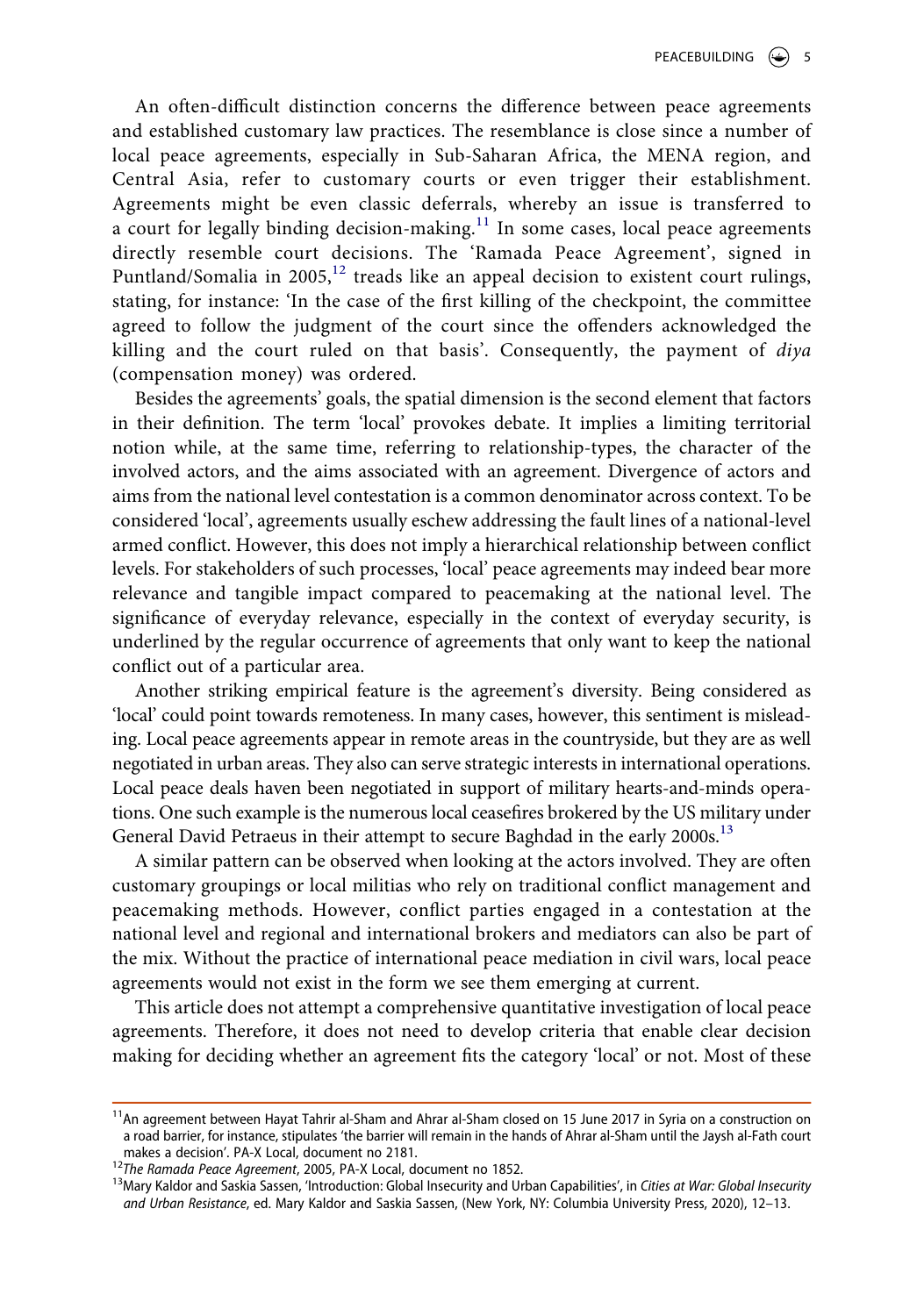criteria would unhelpfully look for smallness that distinguishes local peace agreements from 'big' national peace agreements. The peculiarity of local peace agreements is not to be found in the distinction between 'small' and 'big' peace.

In many instances, they would not exist if they would address the fault lines of the national-level conflict that is, often, ongoing in parallel. Against this background, it can be derived that their 'local' character is, first and foremost, a deliberate decision to *not*  aim for national or even international peace. The precondition of their functioning relies on the humility and confinement of their aims, which focuses on impacting a concrete, sub-national setting in a tangible way. Such humility is not to be mistaken as a limitation of their impact, in the same way as the claim of comprehensive peace does not necessarily render national-level peace agreements more effective or substantial.

## **The logics of local peace**

Before engaging in any discussion on quantitatively assessing content and aims of local peace agreements, it must be noted that all the numbers that are presented in the following come with two caveats. While the PA-X peace agreements database, on which this section predominantly relies, can legitimately claim to have a reasonable level of completion in its collection of national and international peace agreements negotiated since 1990, PA-X local is necessarily incomplete. PA-X local itself advises against quantitative comparisons due to the limited explanatory power of its N. Therefore, any comparison of local peace agreements has to face severe limitations, even when focusing on specific case studies. The N is unreliable.

Even though they are not meaningful in terms of statistical significance, the numbers presented in the following give some impression of the particularities of local peace agreements, which makes the exercise worthwhile irrespective of its limitations. Exploring local peace agreements' elements empirically demonstrates that they follow specific logics that construct their 'humble' character. These empirical elements also tell a peculiar story of conflictscapes that is often overshadowed by the focus on national level peacemaking, even ifbeing of essential relevance to affected communities.

Local peace agreements are exceedingly diverse. They are negotiated in a wide variety of contexts. In most instances, their content is highly specific to these contexts. Therefore, in contrast to agreements at the national level, local peace agreements do not rely on templates and predefined stipulations. They follow specific patterns that are, at times, repeatedly used, especially when it comes to repetitive conflict management exercises related to seasonal migration. Agreements tend to be shorter and more issue centred. A crude number demonstrates this characteristic: the average length of the 286 local peace agreements in PA-X local is three pages. The average length of the remaining 1,582 agreements in PA-X general (excluding the local agreements), a fair number of them very short, is about seven pages. The difference is vast and shows that local peace agreements have less regular density and a stronger focus on specific issues at hand that are in need of settlement.

The second difference concerns the difference in aims. While aims are diverse, a global comparison still suggests that local peace agreements tend to focus on the concrete situation on the ground. 110 out of 286 agreements in PA-X local, about 38%, are classified as ceasefires compared to only about 18% (278 out of 1582) of national and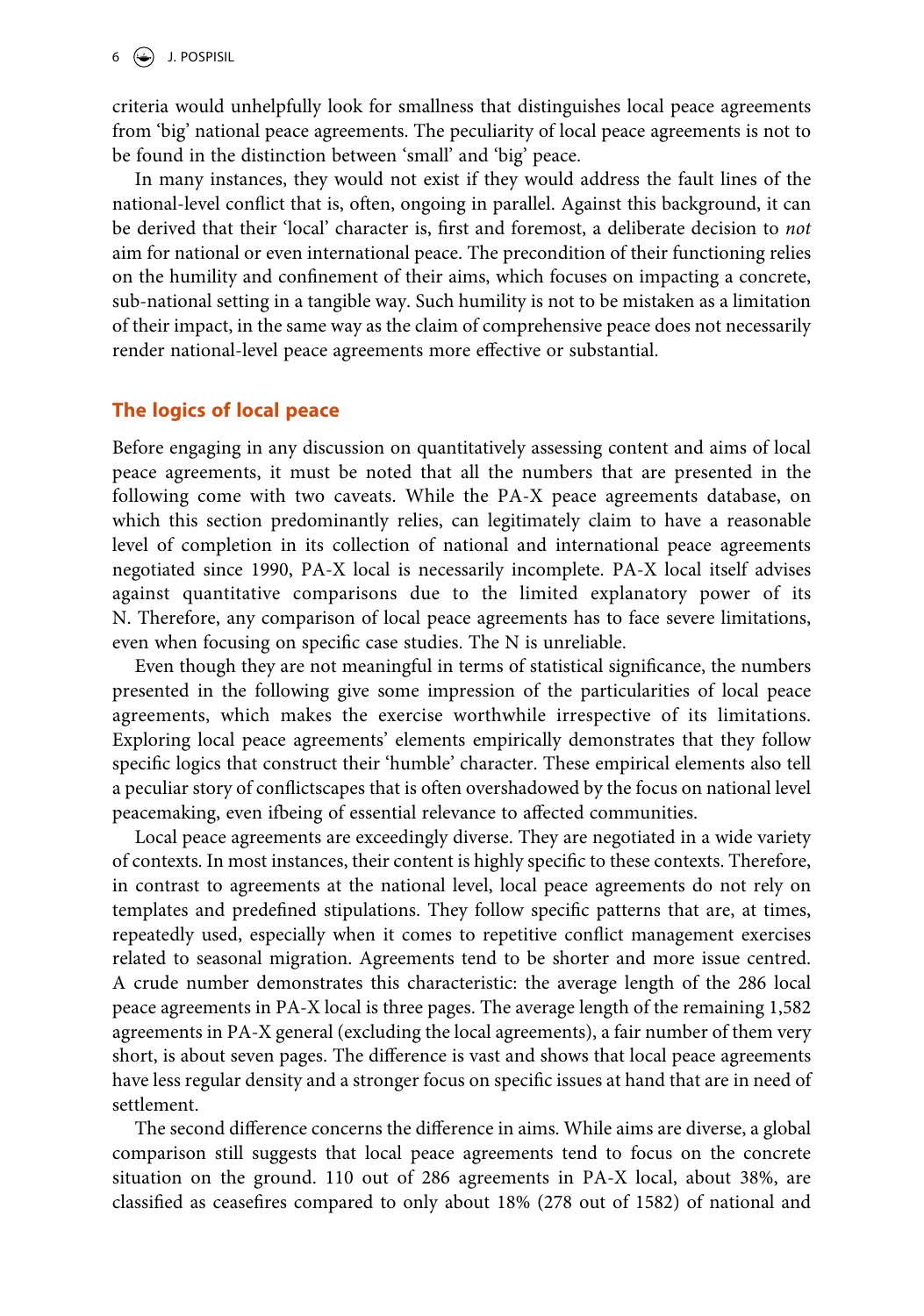international agreements. Indeed, the most common provisions in local peace agreements concern ceasefire modalities and the security sector. Some of these stipulations would fit the markers of what is commonly perceived as disarmament, demobilisation, and reintegration (DDR) and security sector reform (SSR). The intended impact is still different.

The agreements rarely aim to restrain armed forces or systematic disarmament like in DDR campaigns. The main concern of these processes is the demilitarisation of localities in community-led processes. One method is community-based armed declarations. An inter-communal conflict mitigation agreement negotiated and signed in Central Kenya exemplifies this: 'The communities in search of pasture and water should declare arms in their possession and they will rightfully use them to protect their livestock'.<sup>14</sup> Such agreements might come with provisions providing the (re-) establishment of a formal monopoly of force. In the Central African Republic, one comparable agreement attempted to link the demilitarisation with improved cognition and legitimisation of military actors: 'To prohibit the carrying of weapons and wearing of military uniform throughout the prefecture, except with authorization from a hierarchical officer'.<sup>[15](#page-7-1)</sup>

Demilitarisation efforts may also be linked with resurrecting political hierarchies, often underpinning wider ceasefire provisions. Such provisions often occur in multifaceted but still comparably formalised conflict settings like in Bosnia and Herzegovina in the 1990s or the currently ongoing war in Syria. In the absence of existing state structures, local peace agreements can be used to formalise the function of traditional authorities as a counterpart to armed groups through their linkage to disarmament processes. An example from an agreement negotiated in the village of Hazano in December 2018 demonstrates this function: 'The unstable factions of Hay'at Tahrīr al-Shām are obliged to coordinate with the council of dignitaries and notables on the town to stand neutral and not carry weapon unless they want to patrol'. This short stipulation manages not only to put the 'dignitaries and notables' in a formal position but also transfers one of the fighting factions (Hay'at Tahrīr al-Shām) in a policing role that supports the local governance framework.[16](#page-7-2)

These attempts in formalising the control of armed actors demonstrate the demobilisation dimension of local peace agreements. Per definition, the agreements are not concerned with restructuring and democratising a national security apparatus or integrating non-state armed groups. Should they do so, they could hardly be considered to be local. Nevertheless, they are concerned with the structural role of armed actors, especially in relation to other public authorities. The supervision of demilitarisation triggers a variety of processes concerned with legitimacy, either by formalising the role of customary authorities or by the legitimisation of armed actors by making them accountable for complying with the agreement.

<span id="page-7-0"></span><sup>14</sup>*Resolutions of the Conflict Mitigation Strategy between Elders from Garissa (Lagdera Sub-County) and Isiolo (Garbatulla Sub-County) Counties*, attended by National Government Officials together with Building Bridges Initiative at

<span id="page-7-1"></span>Sportsman's Arms Hotel, Nanyuki, closed on 1 April 2019, PA-X Local, document no 2316. <sup>15</sup>*Feuille de Route, Prefecture of Haute-Kotto*, Central African Republic, closed on 19 December 2017, PA-X Local, document no 2204. <sup>16</sup>*Agreement between Tahrir al-Sham and the elders of the village of Hazano*, Syria, closed on 17 December 2018, PA-X

<span id="page-7-2"></span>Local, document no 2283.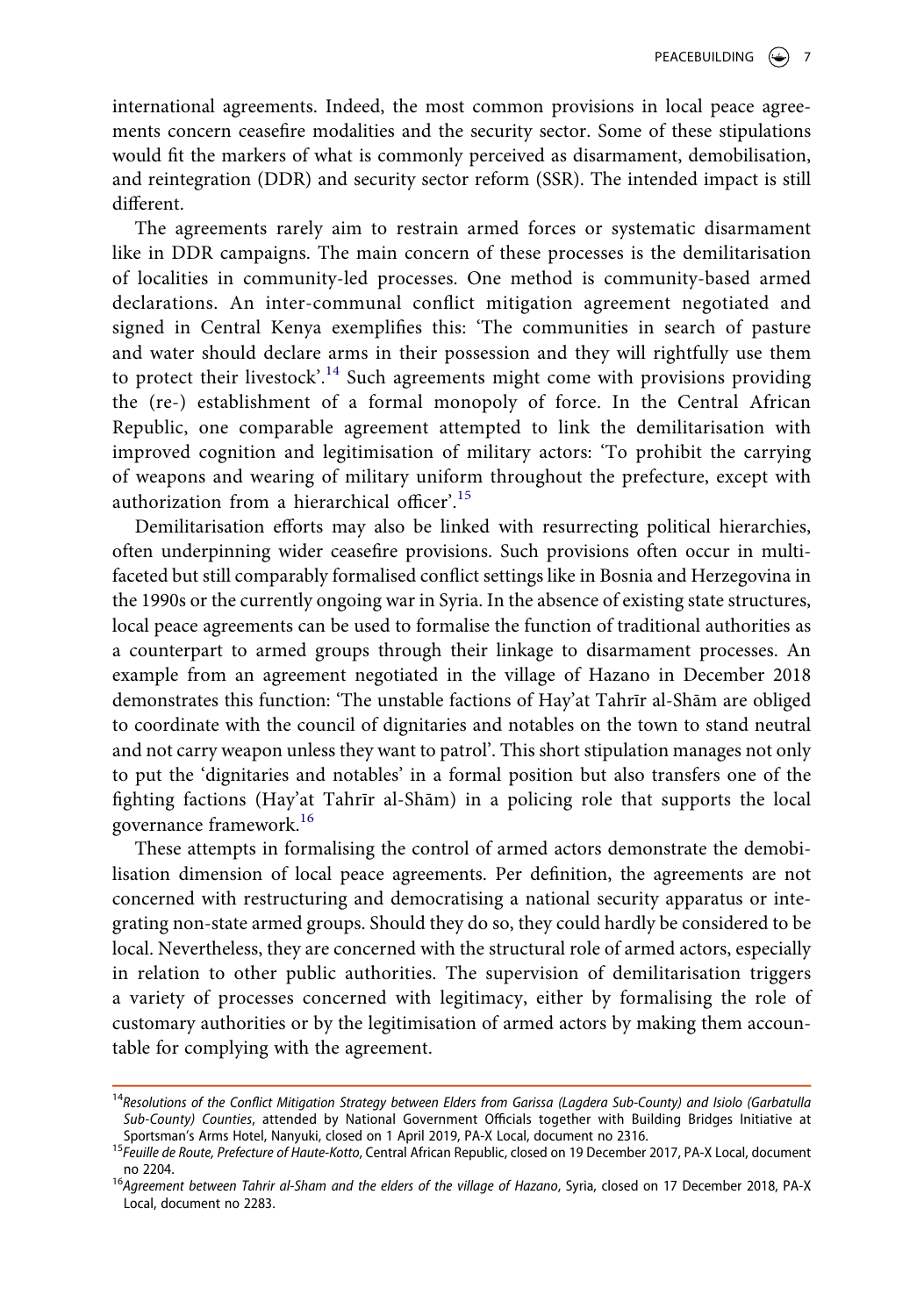Besides their focus on security provisions, local peace agreements show other peculiarities that structurally distinguish them from other peace accords. The categories developed by the PA-X database suggest a strong focus on mobility, access and aid delivery, the reliance on traditional conflict management methods, and their concern with pastoralist nomadic rights and reparations. References to internationally acclaimed norms and the presence of international actors are negligible. The most prominent features include:

(1) *Customary methods of conflict management*. The references to customary authorities – either to traditional or religious leaders or traditional laws, or both, while avoiding formalised processes of state governance – feature in many local peace agreements.

Customary and religious authorities engage in the negotiations of peace agreements in diverse ways. Often, what we categorise as local peace agreements are, in fact, transcriptions of broader peace conferences lasting for several days and attended by a diverse range of customary authorities. These actors then sign the outcome document and, subsequently, guarantee the implementation. Monitoring and safeguarding implementation is the usual structural role customary and religious authorities play.

Since external monitoring and evaluation is, in most instances, not available or sought for, other forms of implementation guarantors are required. Customary public authorities, like elders or religious leaders, can act as such. In many contexts, they are the only instance able to provide these guarantees that is not relying on arms or deferred political power but on public legitimacy. If customary authorities sign and guarantee an agreement, the compliance of the parties and the communities becomes an imminent matter of their legitimacy. Their function fundamentally relies on their ability to influence and guide communities. A local peace agreement signed by them can so turn quickly into a matter of personal concern. If parties or communities do not comply, the legitimacy of the guarantors inevitably suffers, and it does so immediately.

(2) *Pastoralist nomadic rights and reparations*. The second specific element the comparison reveals is references to pastoralist rights, such as grazing rights, movement of communities and livestock, or land rights. In the written agreements available in PA-X, these references exclusively occur in Sub-Saharan Africa – yet, in places as different as Nigeria, the Central African Republic, or Somalia. Usually, agreements address armed conflict that has already occurred or is expected immediately because of contested natural resources such as water points. The agreements then regularly turn to traditional authorities for supervising them. A typical example from the Tamalet area in Mali stipulates: 'For access to water sources, livestock breeders must apply to the committees or traditional authorities responsible for the management of said sources. They must strictly observe the rules or conventions regulating access to these water sources'.<sup>[17](#page-8-0)</sup>

The reference to local authorities and local legal code is another prevalent pattern. The embeddedness in customary practices places agreements in a legal realm, making them perhaps even more legally valid than national-level agreements, where the question of the role of peace agreements in national and international law remains a constant challenge. An agreement from the Central Equatoria region of South Sudan concretises the traditional compensation laws with specific amounts charged if livestock destroys crops. The

<span id="page-8-0"></span><sup>17</sup>*Understanding between the Tarbanasa, Ibawen and Targaitamout communities in the Tamalet area*, Mali, closed on 28 April 2018, PA-X local, document no 2292.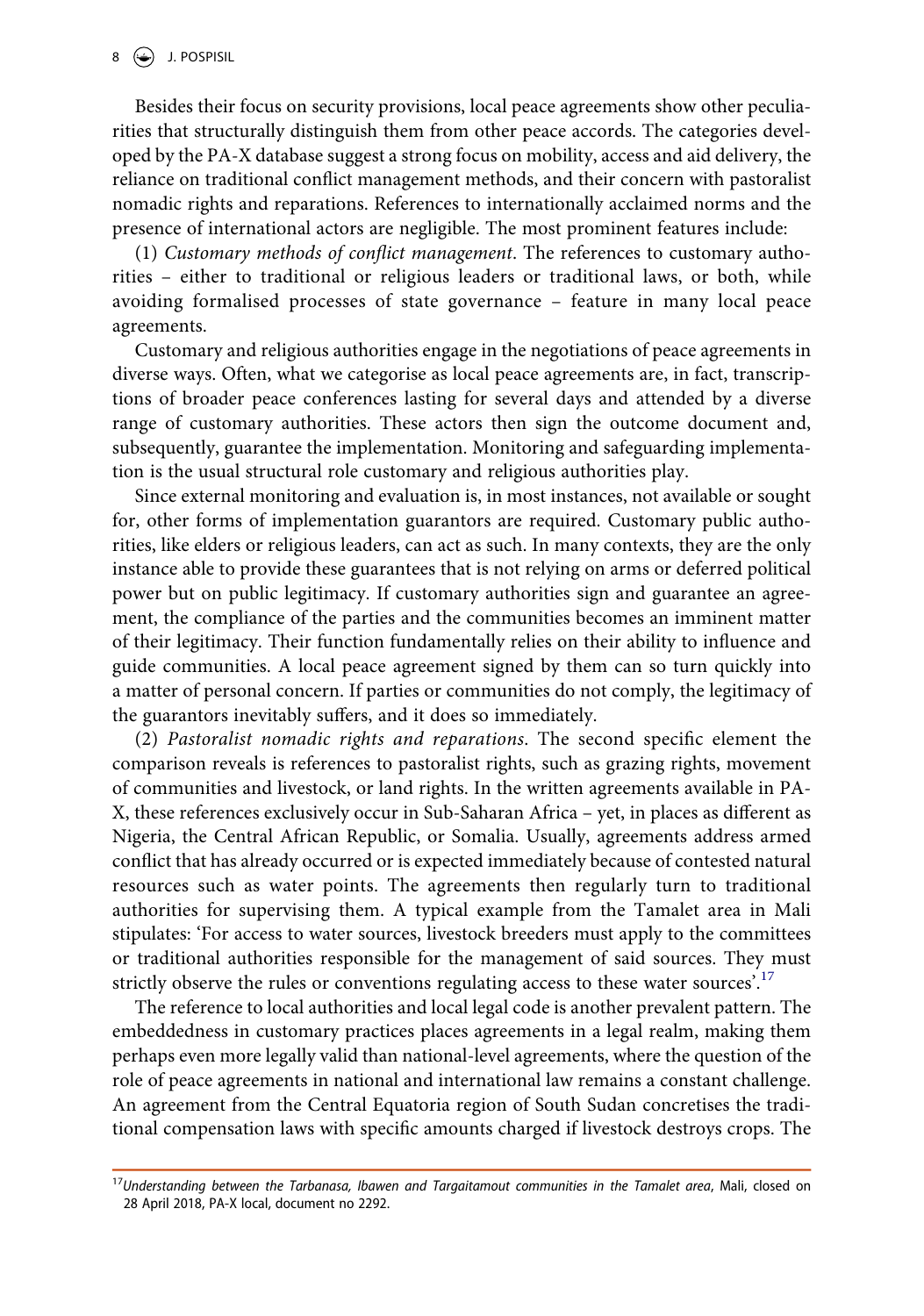agreement assigns the regulation of these affairs to 'local authorities and committees'. Furthermore, it links these regulations with arms control: 'County authority and Town Council, with support from security organs, shall regulate the number of guns used by cattle keepers, who should be disarmed, if possible'.<sup>18</sup>

The reference to pastoralist rights represents a power-sharing element that local peace agreements usually do not frame in a language of political governance. Critical peace studies would tempt to categorise these methods as small-minded conflict management that only wants to span a safety net across conflict triggers without dealing with the socalled 'root causes' (such as gradual desertification, which could only be addressed indirectly). Such a view appears narrow. It neglects the possibility that continuous management might be a legitimate and long-term pathway for regulating violent conflict. As it is with power-sharing as a method, the management arrangements agreed upon might either have a long-term impact, or they might be re-negotiated. The alleged lack of vision in non-liberal conflict management practices mirrors the unrealistic and chronically failing expectations towards political power-sharing. The liberal hope of designing political transformation along a predefined sequence is deeply embedded in both reasonings.<sup>[19](#page-9-1)</sup>

(3) *Mobility and access*. Another regular feature of local peace agreements is their concern with mobility issues, for instance, the movement along roads and to markets, and access, especially the access of humanitarian relief. Even though access to humanitarian relief is a frequent concern of non-local agreements, it is still more common in local ones. More than a third of all local agreements in the PA-X database address these issues. Furthermore, these concerns are often the reason behind the negotiation of agreements. Local ceasefires might unspin the joint use of infrastructures such as water pipes, electricity, or roads. Respective provisions are usually very concrete, such as this example from Libya demonstrates: 'Open the Agricultural Road in al-Qurdah [neighbourhood] for a period of seven days effective from Tuesday 10/04/2018 so as to make room for the efforts of the High Community Council for the Tribes, Cities and Villages of Fezzan'.[20](#page-9-2)

Humanitarian provisions regularly accompany ceasefires, especially temporary ones. They evolve as standard features in many spatially localised agreements in highly disruptive conflict settings, ranging from Bosnia and Herzegovina to Syria. These provisions are usually very concrete, albeit their impact on the work of relief agencies is doubtful.<sup>[21](#page-9-3)</sup> Especially Syria is a case where such provisions might be linked to political power-play. 'The two sides urgently take all necessary measures to improve the humanitarian situation in the ceasefire area. To achieve this goal, both sides facilitate the urgent entry of food and medicine relief as well as other humanitarian needs through the four crossing points side one controls by the entrances of Dhameer, Raheeba, Jeerood and Nasriyya. The same applies to the evacuation of injured people to Syrian or Russian

<span id="page-9-1"></span>

<span id="page-9-0"></span><sup>&</sup>lt;sup>18</sup>Pageri Peace Forum Resolutions, South Sudan, closed on 6 March 2020, PA-X local, document no 2310.<br><sup>19</sup>Christine Bell and Kimana Zulueta-Fülscher, *Sequencing Peace Agreements and Constitutions in the Political Settlem* 

<span id="page-9-2"></span>*Process* (Edinburgh, Stockholm: International IDEA, 2016). <sup>20</sup>*Statement by the Council of Tebu Tribes to Coordinate and End the Crisis in Sabha*, Libya, closed on 9 April 2018, PA-X

<span id="page-9-3"></span><sup>&</sup>lt;sup>21</sup>Lisa Dorith Kool, Jan Pospisil, and Roanne van Voorst, 'Managing the Humanitarian Micro-Space: The Practices of Relief Access in Syria', *Third World Quarterly* 42, no. 7 (2021).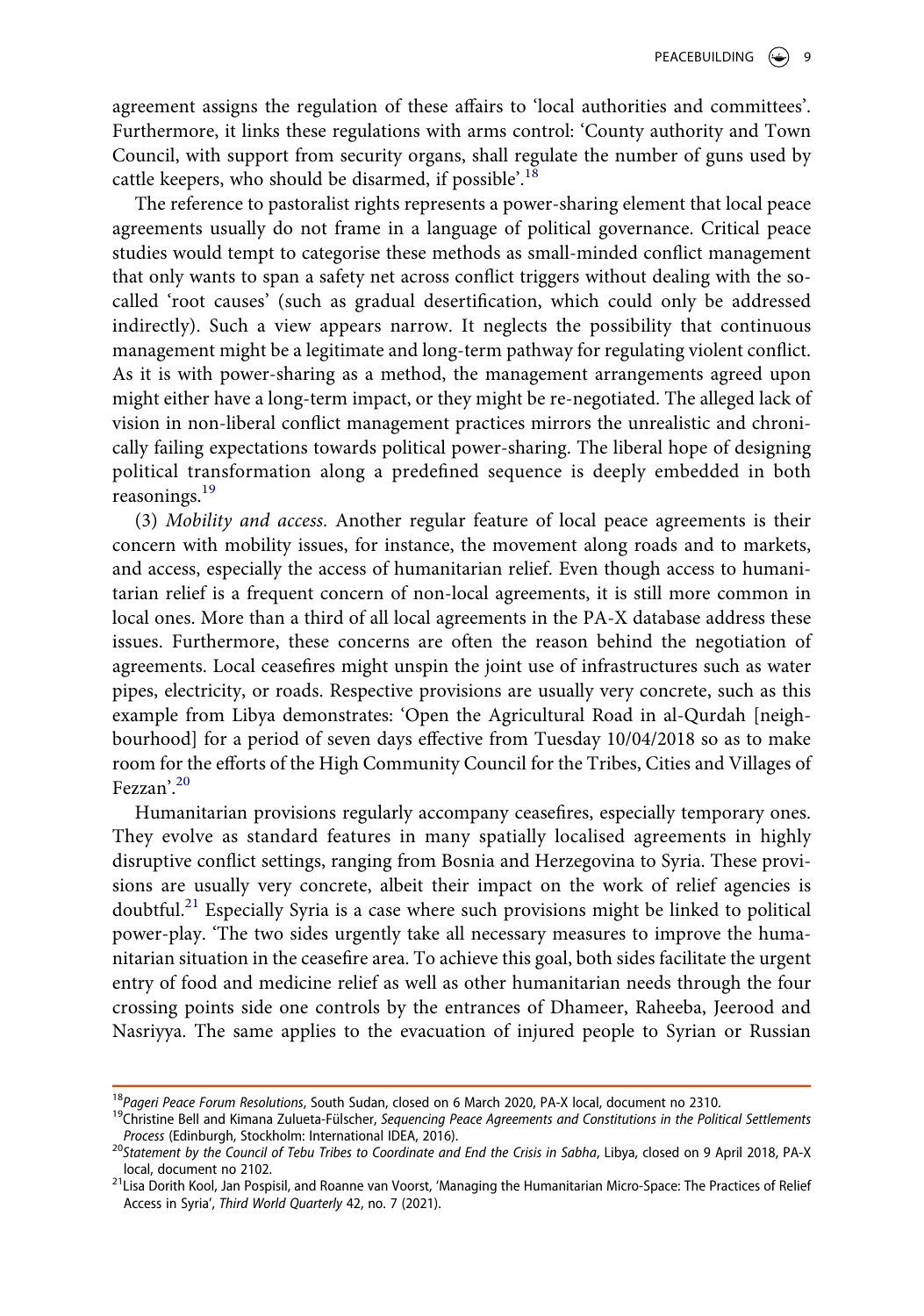$10 \quad \circled{\bigoplus}$  J. POSPISIL

hospitals, according to their will'.<sup>22</sup> As with national or international peace agreements, local ceasefires are by no means neutral but have to be interpreted in their relation to the wider conflict setting.

(4) *Norms promotion*. References to international rights catalogues feature in many peace agreements. According to PA-X, over 40% of the peace agreements – excluding what PA-X defines as 'local' – have specific references to human rights and human rights frameworks. This outcome represents a vast difference to local agreements. While several indeed refer to rights, in almost all instances it is not clarified if these rights were human rights. References to democracy, elections, the constitutional process, or civil society are widely absent. Apart from some isolated stipulations, human rights are regularly occurring only in agreements in the Central African Republic (probably due to the strong role of the UN peacekeeping mission MINUSCA in supporting the drafting of agreements) and in Kenya (where a relevant part of the local agreements deal with election-related violence and refer to the constitution<sup>23</sup>).

The neglect of human rights cannot be interpreted as an indication that local peace agreements lack a normative underpinning. It is only that such underpinning does not fall in line with liberal arguments claiming to provide a universal, rational pathway out of the conflict by complying with a certain legal framework. The normative underpinning of local peace agreements is predominantly procedural. The presence of customary and religious leaders in these agreements refers to their role as expressions of public authority. It invokes their role in guaranteeing the norms and values of the communities and negotiating parties. A community agreement signed in Maikona, Kenya, in 2009 makes this exceptionally explicit: 'We don't have to run to the government to sort out our issues. We can use our own systems. We can sort out our daily life issues through our own traditional system<sup>'[.24](#page-10-2)</sup> Especially in Islamic contexts, such invocations are supported by references to God. In other cases, this normative role of public authority is more implicit. Local peace agreements are hardly ever non-normative, even though the normative dimension is not presented in the liberal language usually applied in peace agreements at the national or international level.

# **A non-hierarchical landscape of conflict**

The empirical comparison shows that local peace agreements approach armed conflict differently than national or international agreements.<sup>[25](#page-10-3)</sup> The main differences concern which goals are set, how they are approached, and how political symbols, especially symbolic referencing, are used. While national and international agreements are often drafted with the support of international law firms and strong external mediators, and routinely incorporate references to international rights catalogues, local peace agreements tend to confine themselves to regulating and managing the immanent.

<span id="page-10-1"></span>

<span id="page-10-0"></span><sup>&</sup>lt;sup>22</sup>East Qalamoun Ceasefire, Syria, closed on 5 September 2017, PA-X local, document no 2001.<br><sup>23</sup>Cf. Emma Elfversson, 'The Political Conditions for Local Peacemaking: A Comparative Study of Communal Conflict<br>Resolution i

<span id="page-10-3"></span>

<span id="page-10-2"></span><sup>&</sup>lt;sup>24</sup>Dukana-Dillo-Maikona Declaration, Kenya, closed on 19 July 2009, PA-X local, document no 1944.<br><sup>25</sup>Using the example of South Sudan, a similar argument is made in Alan Boswell, Do local peace deals work? Evidence from *South Sudan's civil war* (Kampala: Friedrich-Ebert-Stiftung Uganda and South Sudan Office, 2019).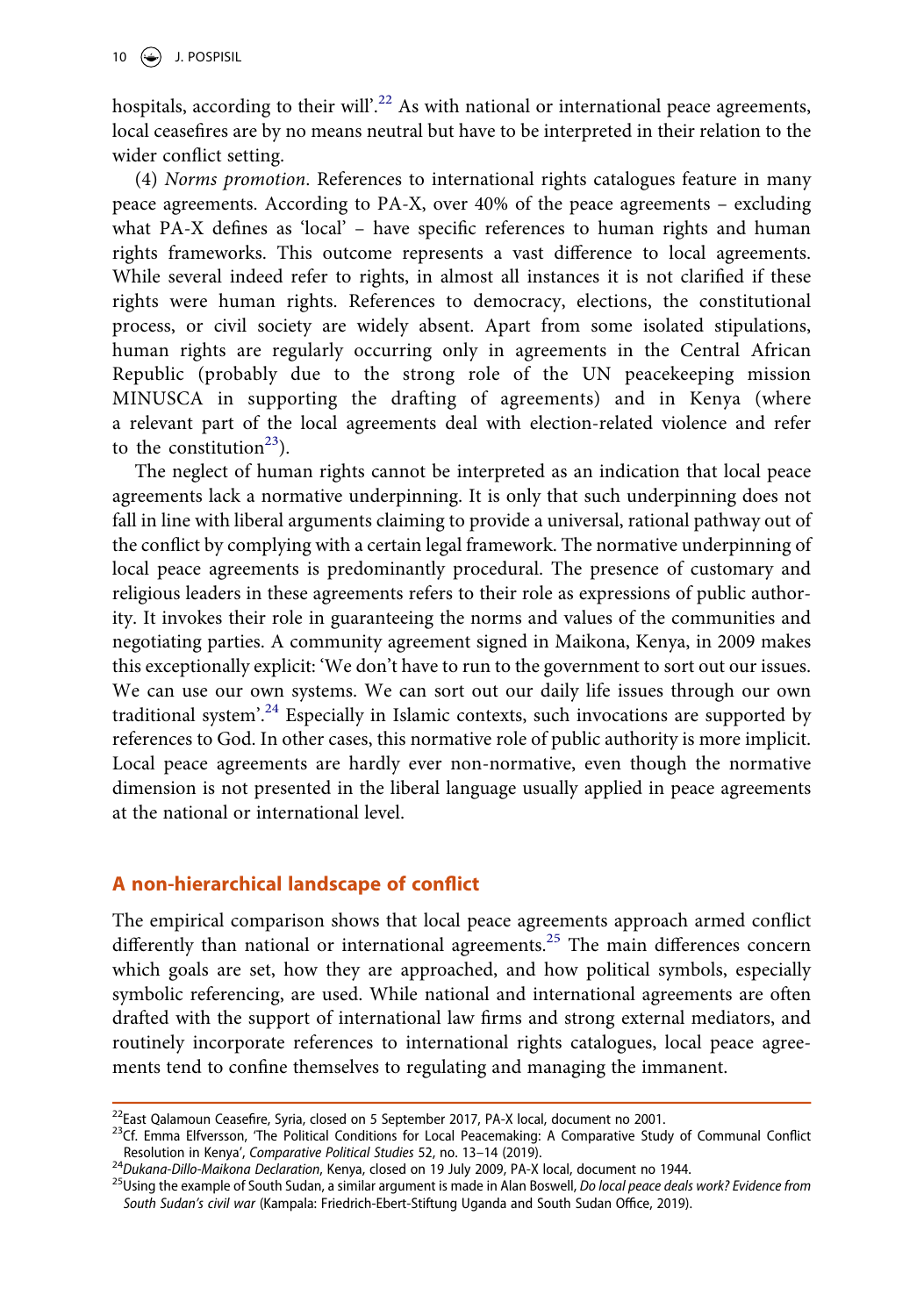Nonetheless, there are references to superordinate frameworks, to God and the human obligation to peace, and to human rights. The regulatory aspect of local agreements is significantly stronger. As shown, this aspect is less about concretising a peace vision or even about triggering a transitional process. It is about managing the present. This difference is probably the main reason local peace agreements are commonly rendered subordinate to peacemaking at the national level by the peacebuilding community.

The focused goal setting is reflected in the topics local peace agreements try to regulate. The PA-X database does not offer a typology of local agreements based on what they seek to achieve. However, when looking at the available agreements, six broad categories of agreements can be distinguished: $^{26}$  (1) ceasefires aiming to stop fighting in a specific locale for a determined amount of time; (2) humanitarian agreements agreed to enable aid delivery or the joint use of basic infrastructures such as water supplies or electricity. Often, these agreements take the form of humanitarian ceasefires that link a truce to the delivery of humanitarian relief; (3) conflict mitigation, such as the temporary settlement of migration routes and grazing rights; (4) agreements to manage ongoing conflict (distinct from conflict mitigation), which entail forging new alliances and enabling armed actors to settle or move through territories; (5) disrelation agreements, which most commonly take the form of the establishment of local 'peace zones'; finally, (6), agreements supporting the implementation of an established national framework by 'mopping up' local resistance groups in order to include them into the ongoing transitional process.

The empirical investigation also allows assessing local peace agreements regarding their impact on a given conflict landscape. In a heuristic comparison, three main functionalities can be identified: connecting and strategising, management and mitigation, and active disconnection. Connecting and strategising agreement see the various warring parties using local agreements as a violence strategy to improve their situation and control of territory. Managing and mitigating is about limiting the worst effects of conflicts, whereas disconnecting agreements are negotiated to end the armed conflict in a specific area. [Table 1](#page-15-0) gives an overview of these functionalities and what agreements and agreement types address them.

#### *Connecting and strategising*

Most of the agreements in this category aim at impacting several conflictscapes at the same time. In so doing, they want to reshape the conflict landscape. These aims can be achieved in different ways. Agreements to 'clean up' remainders of armed factions that broke away from larger conflict parties are one example that has been used, for instance, in Nepal or Myanmar. Such strategising can also feed into bigger strategies. In Syria, the armed opposition groups settle on bilateral ceasefire agreements to join forces based on common tactical interests. In turn, the Syrian government increasingly used local peace agreements as a substitute for a broader national settlement to compartmentalise the armed opposition. Such relational patterns interconnect several conflictscapes, either through their functional impact – such as forging alliances between armed groups – or through the strategic calculation of one of the involved parties that commands the means to work across a relevant part of the conflict landscape.

<span id="page-11-0"></span><sup>&</sup>lt;sup>26</sup>Given the incompleteness of the data and the highly contextualised ways in which the agreements are negotiated and appear, it is not useful to provide proportions for the respective types.: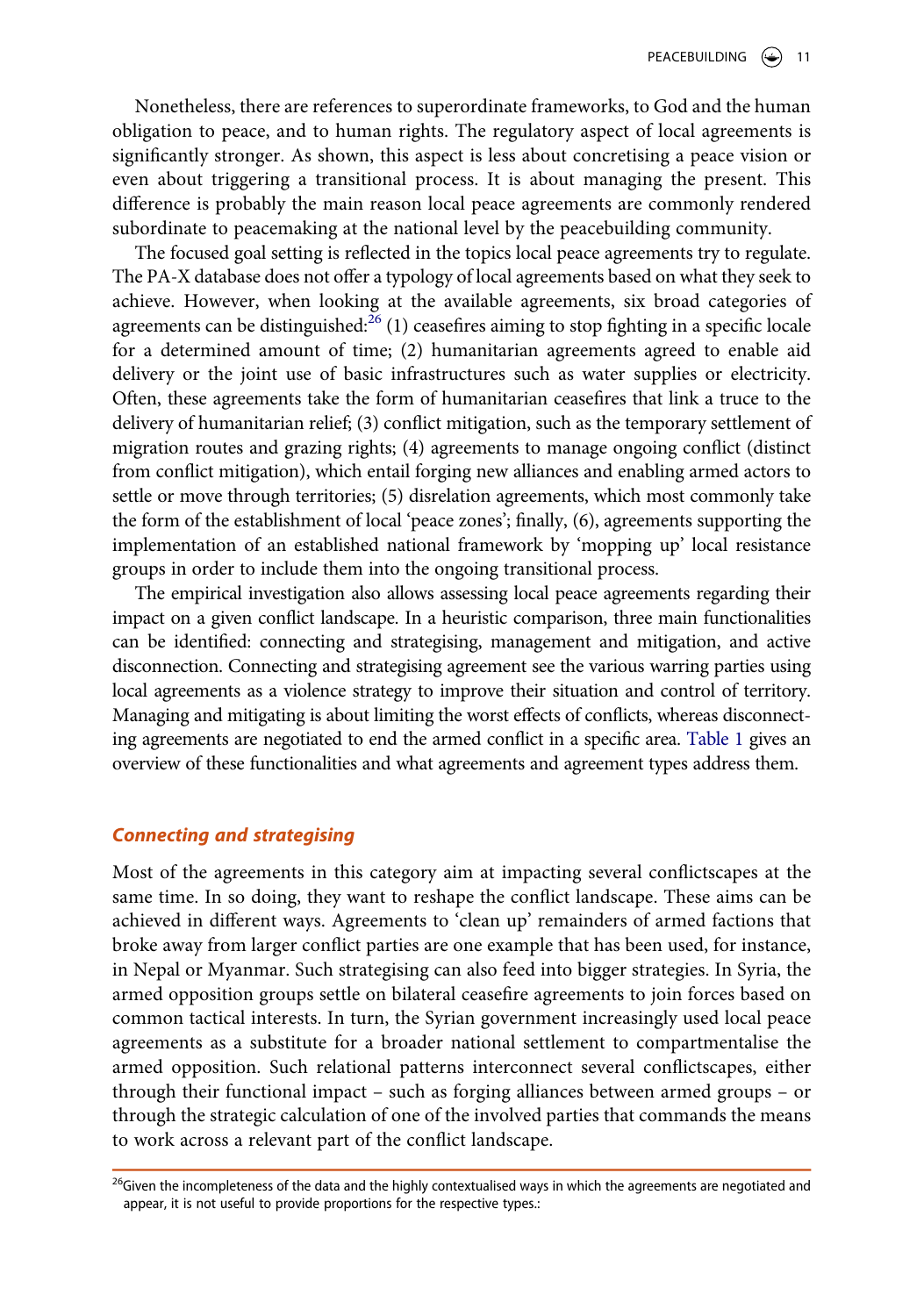#### *Management and mitigation*

This functionality usually focuses on one specific conflictscape and attempts to manage, mitigate, or even settle a particular conflict. The category encompasses the 'classic' form of local peace agreements, whereby customary or religious authorities engage with local militias, often related to specific communities, to address the conflict between them. Such agreements are neither unpolitical nor subordinate to a national-level process. Armed conflict is political. Even in what is often perceived as 'tribal fighting' in East, Central, and Western Africa, there are politics at play. These politics might be challenging to understand and approach for external actors. Yet, they play a significant role in the contextualised approaches to conflict management, mitigation, and settlement that communities use.

These agreements are not subordinate to national-level processes. They differ since they concern different conflictscapes. Seeing local agreements as subordinate to a national peace process is solely methodical prejudice. Local peace agreements might just occur in parallel. They are always interconnected but not necessarily directly impacted by other conflictscapes ongoing in the same regional context.

#### *Disconnecting*

The third category of local peace agreements tries to disentangle the conflict landscape by actively disconnecting a certain conflictscape, a spatially defined territory, or a socially defined community. The establishment of community-led peace zones, as it was, for instance, pursued in the Philippines, $^{27}$  $^{27}$  $^{27}$  in Côte d'Ivoire and Sierra Leone, $^{28}$  or Tuzla in Bosnia and Herzegovina,<sup>29</sup> is one example of this tactic. Agreements between tribes in Somalia or Pakistan that agree on a ceasefire and joint measures to defend the communities from the wider conflict setting are another. Disconnection is not necessarily peaceful. Actions could even reach the paradox of armed defence against armed conflict. However, in general terms, such agreements represent a disruption to the connecting and integrative character of war that tends to suck in all social constellations in its reachable surroundings.

#### **Conflict disintegration**

When comparing the diverse pathways of local peace agreement impact on conflict landscapes, it appears that the only feature all these agreements share is absences – mainly the absence of any attempt to cut the Gordian knot of the whole conflict mesh. However, they also share productive and positive implications. For making these implications visible, it is necessary to critically scrutinise habitual views on armed conflict and even discard some of them.

Local peace agreements are often analysed and reflected in their relation to the 'big' and comprehensive peace at the national level. Do they support a national peace process? Do they supplement areas left out by processes at the national level? Can they be scaled up or

<span id="page-12-1"></span>

<span id="page-12-0"></span><sup>&</sup>lt;sup>27</sup>Ed Garcia, 'Filipino zones of peace', *Peace Review: A Journal of Social Justice* 9, no, 2 (1997).<br><sup>28</sup>Jeremy Allouche and Paul Jackson. 'Zones of peace and local peace processes in Côte d'Ivoire and Sierra Leone',<br>*Pe* 

<span id="page-12-2"></span><sup>&</sup>lt;sup>29</sup>Christopher Mitchell, 'Comparing Sanctuary in the Former Yugoslavia and the Philippines', in *Zones of Peace*, ed. Landon Hancock and Christopher Mitchell (Bloomfield, CT: Kumarian Press, 2007), 123–136.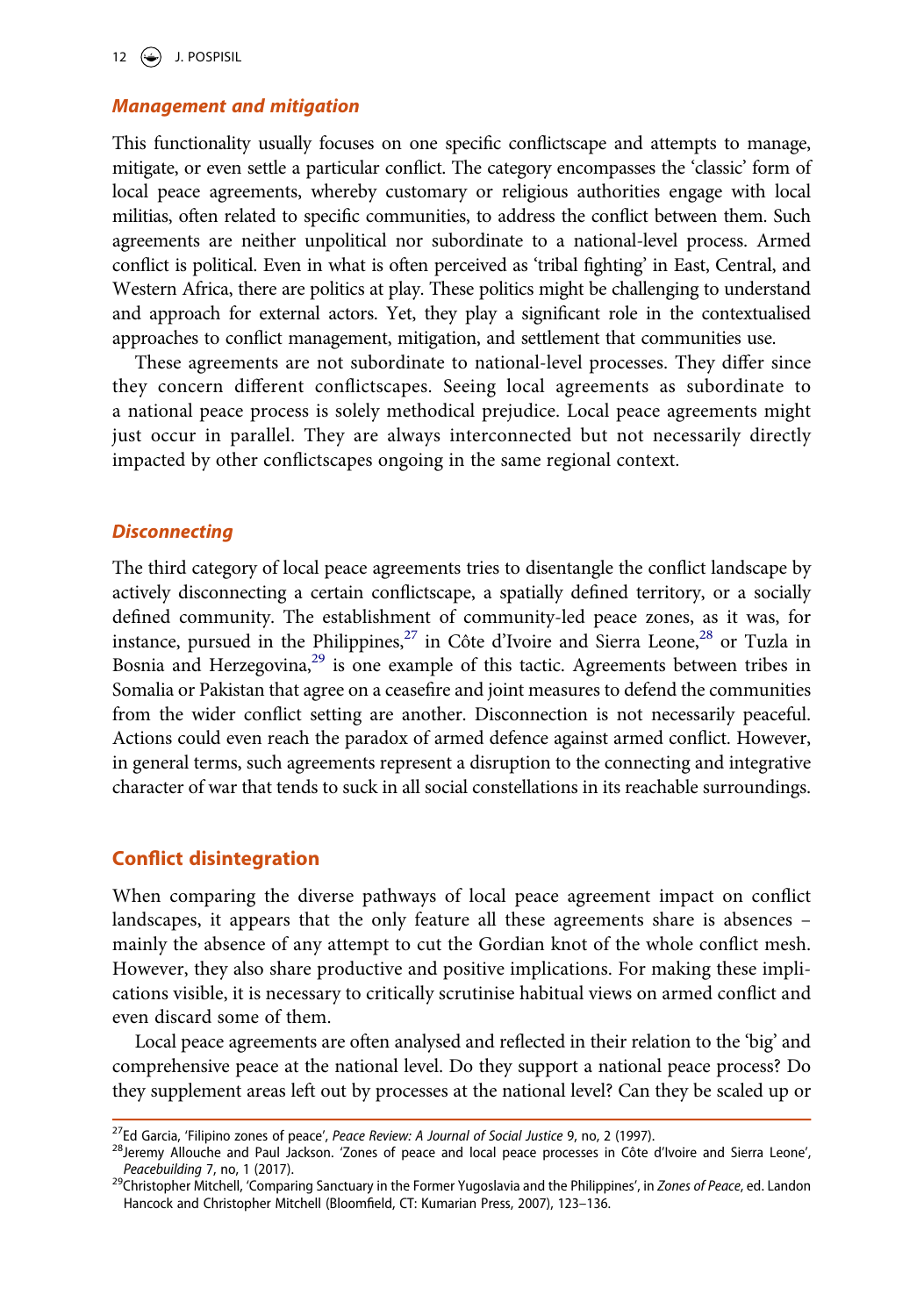interconnected to lead towards peace at the national level? This way of approaching local peacemaking rests on a misleading hierarchical and linear way of thinking. These assumptions might even work in a self-reinforcing way, especially when they go hand in hand with substantial peacemaking initiatives at the national and international level. Besides the simplified view on relation and causality, the approach is also methodically nationalist. It is unable to think of armed conflict and peacemaking beyond the state-based framework enshrined in the United Nations that dominates contemporary international politics.

Interpreting local peace agreements independent from national-level politics offers some structural insights into contemporary peacemaking. Even though these insights are nowadays widely accepted at a superficial level, they are still neglected in what is done as concrete conflict analysis, academically as well as in policy: the hybrid character of peacemaking, its equal involvement at all levels, and the non-directionality of peace formation.<sup>[30](#page-13-0)</sup>

First, local peace agreements are not necessarily 'local' because they neglect or even 'exclude' external stakeholders or external views on conflict and conflict transformation. In some instances, there may be elders negotiating the management of cattle grazing routes under the shades of trees. However, such appearance does not preclude considerable external impact or involvement by international actors. For instance, in South Sudan, the Central African Republic, or Sierra Leone, UN and other international agencies have provided and do provide logistical and other types of support. Local peace processes may look hyperlocal but are, in fact, hybrid.

The increasingly written character of local peace agreements is an expression of their hybridity. Sometimes, they resemble codified laws. Sometimes, they use the same style and language as national or international peace agreements. Mediation support, often involving international humanitarian agencies or peace support operations as well as implementation structures, also points towards the essentially hybrid character of local peacemaking, even though this can have problematic implications on power dynamics.<sup>[31](#page-13-1)</sup>

Second, local peacemaking is a long-standing and steady practice. While the number of local peace agreements shows an increase in recent years, the agreements' character and the issues they tackle suggest an explanation of this increase due to their improved availability and accessibility. Even with comprehensive peace agreements in place, the demand for local peacemaking does not vanish. Local peacemaking appears as a structurally necessary element of armed conflict transition.

Internationally led peacemaking and peacekeeping efforts increasingly accept this functionality. United Nations peacekeeping missions, such as UNMISS in South Sudan or MINUSCA in the Central African Republic, support local peacemaking efforts through their civil affairs divisions. Still, such support is commonly seen as a support to a peace process at the national level. This alleged role is also reflected in peacemaking vocabulary. Terms like 'spoilers' or 'hold-out groups' (in cases where armed actors refuse to sign a comprehensive peace deal) express this problem. Another similar issue is the deliberate application of ambiguous concepts like 'armed violence' or 'armed criminality', which want to neatly distinguish uncontrolled conflictscapes from an ongoing peace process.

<span id="page-13-0"></span><sup>&</sup>lt;sup>30</sup>Oliver P. Richmond, Peace Formation and Political Order in Conflict Affected Societies (Oxford: Oxford University Press,

<span id="page-13-1"></span><sup>2016). &</sup>lt;sup>31</sup>Gearoid Millar, 'For whom do local peace processes function? Maintaining control through conflict management', *Cooperation and Conflict* 52, no. 3 (2017).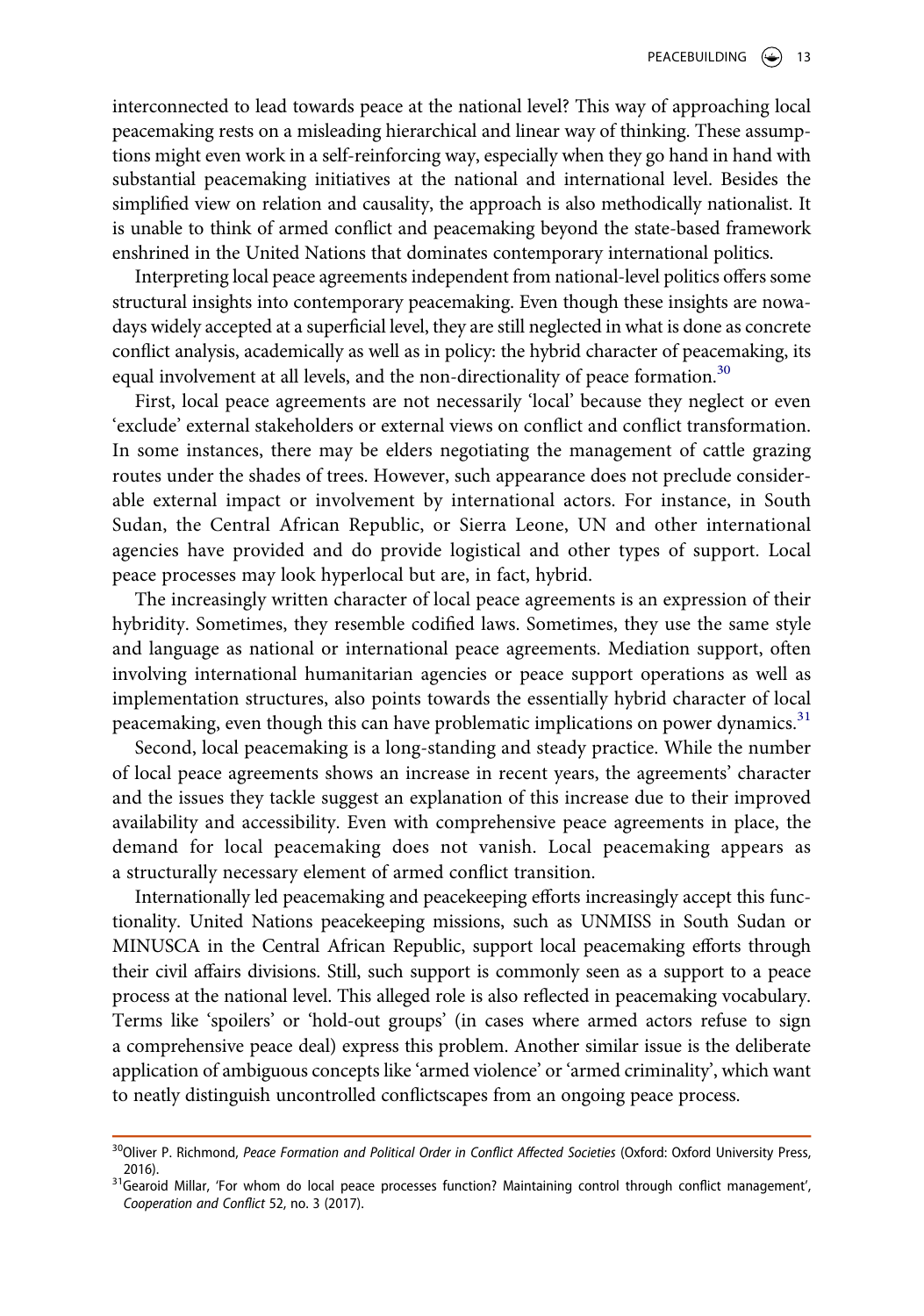Third, local peace agreements manifest a way of peacemaking distinct from hierarchical thinking that distinguishes between peace 'from above' and peace 'from below'. It is tempting to categorise local peace agreements as peace 'from below'. But they are not. The empirical comparison of their content reveals that they are less concerned with building positive peace and are not an expression of grassroots and civil society engagement. Instead, just like national or international peace agreements, they are political products negotiated within the institutionalised political settlement of a given conflictscape. Rendering local peace agreements as a peace 'from below', therefore, is misleading. It neglects their political character and misinterprets the positionality of the involved actors. It is precisely artefacts like local peace agreements that demonstrate the political character of customary authorities, religious leaders, militia 'strongmen',<sup>32</sup> or clan elders, and their embeddedness in power politics.

If, however, local peace agreements do not fit into a vertical logic of peacemaking, what role can they play in the broader armed conflict transition? When interpreting a conflict landscape as a mesh, this role cannot be one of ordering or disentangling. A mesh cannot be differentiated into layers, levels, or pockets, neither in analysis nor in peacemaking practice. A mesh always tends to (re)connect. In such a context, local peace agreements may work not towards conflict resolution and peacebuilding but, rather, towards dissolving armed conflict and peace formation.

How do these processes unfold in practice? First, such an understanding invites us to think about logics and practices of peace formation instead of institutionalis-ing and formalising sophisticated political frameworks.<sup>[33](#page-14-1)</sup> Local peace agreements represent a definite potentiality. They demonstrate what is possible and, in several instances, provide the most tangible peace dividend – and an improvement of everyday security – to affected populations. In doing so, they invite and institutionalise non-violent forms of conflict management, even if – or, perhaps, precisely because – they do not provide a spelt-out governance framework.

Second, they directly and tangibly impact a conflict setting. This achievement only becomes visible when discarding the hierarchical logic of 'conflict levels'. Local peace agreements do not only contribute to a shift in logics. They also concretely undermine armed conflict in a number of ways. They might impede the recruitment of fighters, might support disbanding local militias, might lead to a reduction of firearms. Local peace agreements can thus offer concrete peace dividends beyond immediate security concerns, such as improving livelihoods through better access to markets and infrastructure. At the minimum, they often lead to increased resilience to conflict, enabled by improving structures of protection and self-defence. While certainly not matching the ideal of liberal peacebuilding, such steps must not be underestimated.

<span id="page-14-0"></span><sup>&</sup>lt;sup>32</sup>Joel S. Migdal, *Strong Societies and Weak States: State-Society Relations and State Capabilities in the Third World (Princeton, NJ: Princeton University Press, 1988), 244.* 

<span id="page-14-1"></span><sup>33</sup>See, for instance, Marika Theros and Mary Kaldor, 'The Logics of Public Authority: Understanding Power, Politics and Security in Afghanistan, 2002–2014', *Stability: International Journal of Security and Development 7*, no. 1 (2017).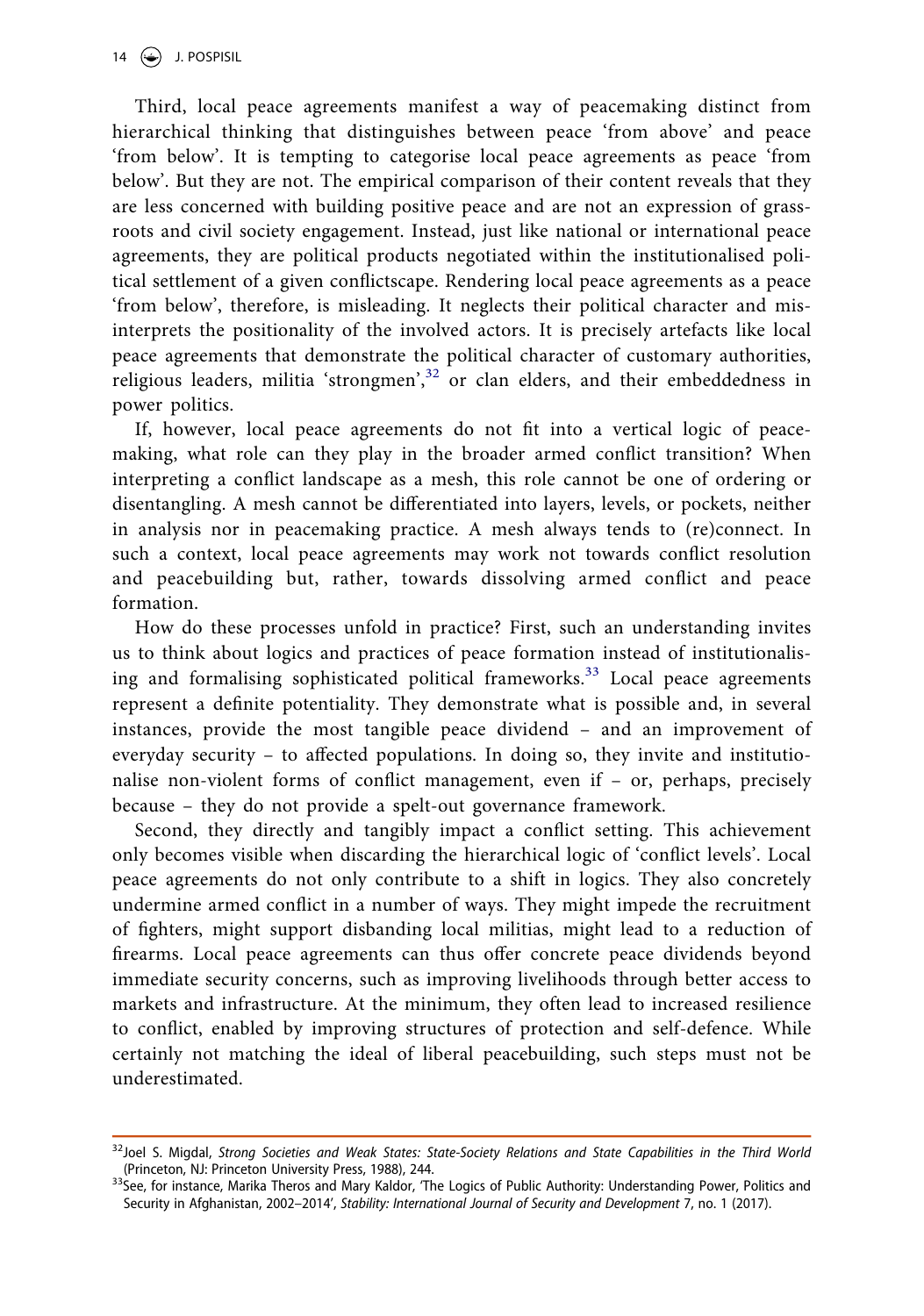| Functionality                  | Type                       | Example                                                                                                                                            |
|--------------------------------|----------------------------|----------------------------------------------------------------------------------------------------------------------------------------------------|
| Connecting and<br>strategising | Ceasefires                 | Terms on the Departure of Armed Factions from the Remaining Eastern<br>Neighbourhoods of the City of Aleppo, Syria, 13 December 2016 <sup>34</sup> |
|                                | Humanitarian<br>agreements | Grassroots Agreement to Promote National Dialogue in Yei River State and South<br>Sudan, South Sudan, 30 April 2017 <sup>35</sup>                  |
|                                | Conflict<br>mitigation     | Kafanchan Peace Declaration between Grazers and Farmers, Nigeria,<br>23 March 2016 <sup>36</sup>                                                   |
|                                | Mop-up<br>agreements       | Agreement between the Government of Nepal and Madheshi Janadhikar Forum,<br>Nepal, 30 July 2007 <sup>37</sup>                                      |
| Management and<br>mitigation   | Ceasefires<br>Humanitarian | Acte d'Engagement Entre Les Groupes Anti-Balakas de la Nana Membere et 3 R,<br>Central African Republic, 14 December 2017 <sup>38</sup>            |
|                                | agreements                 |                                                                                                                                                    |
|                                | Conflict<br>mitigation     | All-Jonglei Conference for Peace, Reconciliation and Tolerance, held in Bor, South<br>Sudan, 1-5 May 2012 <sup>39</sup>                            |
|                                | Conflict<br>management     | Azaz City Agreement between Ahrar al-Sham (AAS) and Jabhat al-Sham, Syria,<br>13 November 2016 <sup>40</sup>                                       |
| Disconnecting                  | Ceasefires                 | Draft agreement of Western Tribal elders on the battle of al-Zawiyya, Libya,<br>31 January 2016 <sup>41</sup>                                      |
|                                | Conflict<br>mitigation     | Peace Agreement between the Sa'ad and Saleman sub-clans, Somalia,<br>18 February 200742                                                            |
|                                | <b>Disrelation</b>         | The Historic Iligan Royal Declaration, Philippines, 19 December 2017 <sup>43</sup>                                                                 |

<span id="page-15-0"></span>**Table 1.** Local peace agreements and their impact on a conflict landscape.

#### **Conclusion**

[The conventional way of conceptualising peace and conflict is hierarchical and thinks in](#page-15-1)  ['levels'. It categorises conflict as international, national, or local. It discusses whether it is better](#page-15-2)  [to establish peace governance from top-down or to engender peace 'from below'. Such logic is](#page-15-2)  [linear. It neglects the hybridity and complexity in which violent conflict and peacemaking](#page-15-2)  [efforts are usually entrenched. This article has argued that a critical comparative reading on](#page-15-2)  what can be considered 'local' peace agreements – agreements that are not directly impacting [processes at the national level – enables alternative ways of conceptualising armed conflict.](#page-15-2)

Armed conflict can be interpreted in a non-hierarchical and interrelated way that renders the diverse conflictscapes as part of an overall conflict landscape. In most contemporary settings, armed conflict is not ordered and linear in its intra-relations. Instead, it resembles a complex mesh. Such thinking questions contemporary modalities of peacemaking. The focus on forging a political agreement at the national level, most commonly around a power-sharing deal, misleadingly expects that such a deal will eventually trigger comprehensive peace also at what is called the 'subnational' and 'local' level.

- <span id="page-15-7"></span>
- <span id="page-15-9"></span><span id="page-15-8"></span>

<span id="page-15-2"></span>

<span id="page-15-1"></span> $34P$ A-X local, document no 1992. The agreement concerns only parts of the city of Aleppo but is signed by representatives of the Syrian and the Russian government, which demontrates its strategic functionality for the ma

<span id="page-15-5"></span><span id="page-15-4"></span>

<span id="page-15-3"></span><sup>&</sup>lt;sup>35</sup>PA-X local, document no 2071.<br><sup>36</sup>PA-X local, document no 1921.<br><sup>37</sup>PA-X local, document no 1745. The Nepali government signed 20 further 'mop-up' agreements with mostly Madheshi armed groups from July 2007 to May 2010 to support the implementation of the Comprehensive Peace Accord from<br>November 2006

<span id="page-15-6"></span><sup>&</sup>lt;sup>38</sup>PA-X local, document no 2198. The agreement, mediated by the Center for Humanitarian Dialogue, is a humanitarian ceasefire that combines a truce with stipulations referring to the delivery of humanitarian aid.<br><sup>39</sup>PA-X local, document no 1819.<br><sup>40</sup>PA-X local, document no 1991.<br><sup>41</sup>PA-X local, document no 1956.<br><sup>42</sup>PA-X local, docume

<span id="page-15-10"></span>